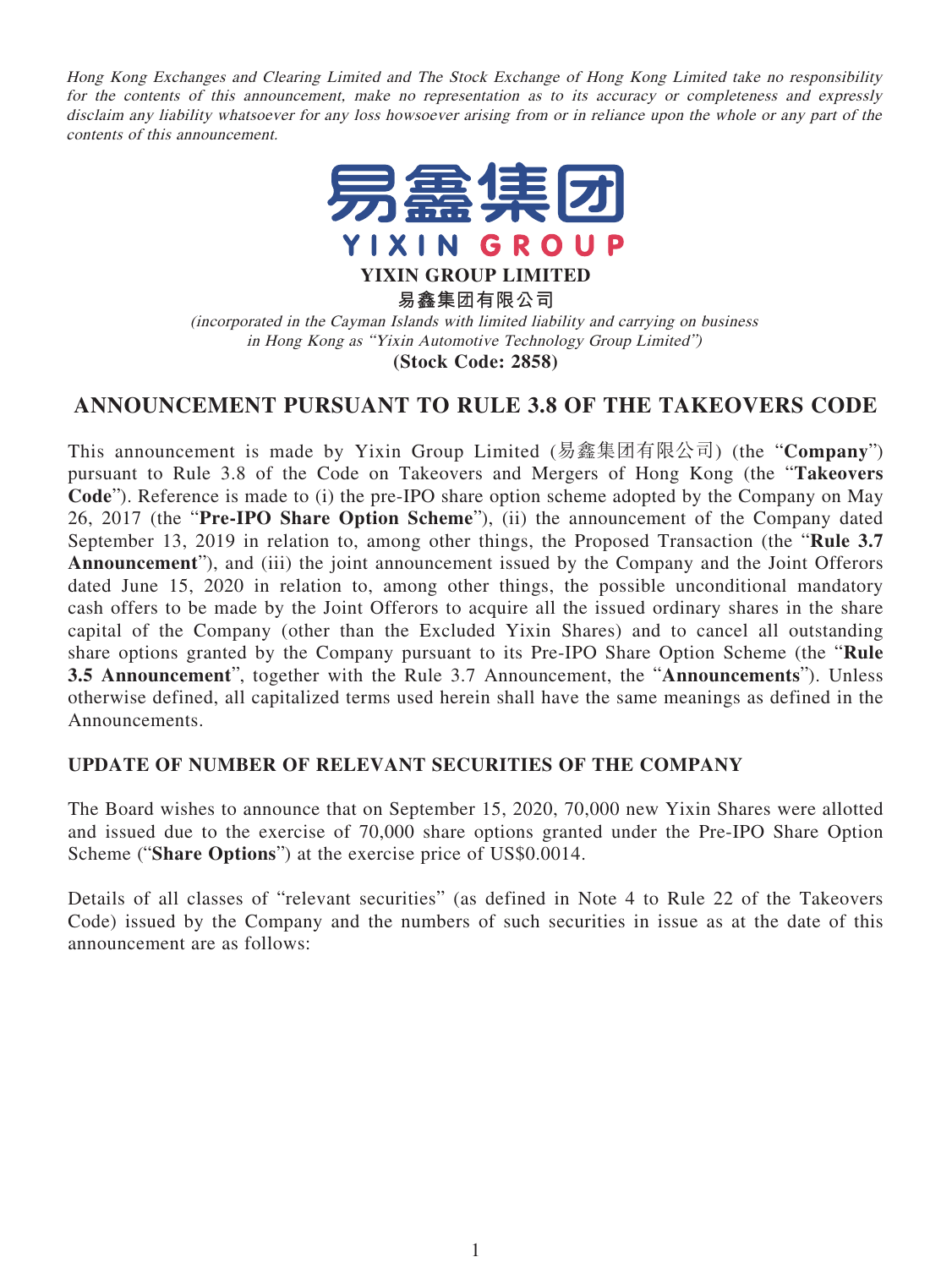- (a) a total of 6,376,151,863 Yixin Shares of the Company are in issue; and
- (b) a total of 243,360,647 outstanding Share Options with rights to subscribe for an aggregate of 243,360,647 new Yixin Shares.

As at the date of this announcement, save as disclosed above, the Company has no outstanding securities, options, derivatives or warrants which are convertible or exchangeable into Yixin Shares and the Company has no other relevant securities (as defined in Note 4 to Rule 22 of the Takeovers Code).

## **DISCLOSURE OF DEALINGS**

The respective associates (as defined under the Takeovers Code) of the Company and the Consortium are hereby reminded to disclose their dealings in any securities of the Company pursuant to the Takeovers Code.

In accordance with Rule 3.8 of the Takeovers Code, reproduced below is the full text of Note 11 to Rule 22 of the Takeovers Code:

"Responsibilities of stockbrokers, banks and other intermediaries

Stockbrokers, banks and others who deal in relevant securities on behalf of clients have a general duty to ensure, so far as they are able, that those clients are aware of the disclosure obligations attaching to associates of an offeror or the offeree company and other persons under Rule 22 and that those clients are willing to comply with them. Principal traders and dealers who deal directly with investors should, in appropriate cases, likewise draw attention to the relevant Rules. However, this does not apply when the total value of dealings (excluding stamp duty and commission) in any relevant security undertaken for a client during any 7 day period is less than \$1 million.

This dispensation does not alter the obligation of principals, associates and other persons themselves to initiate disclosure of their own dealings, whatever total value is involved.